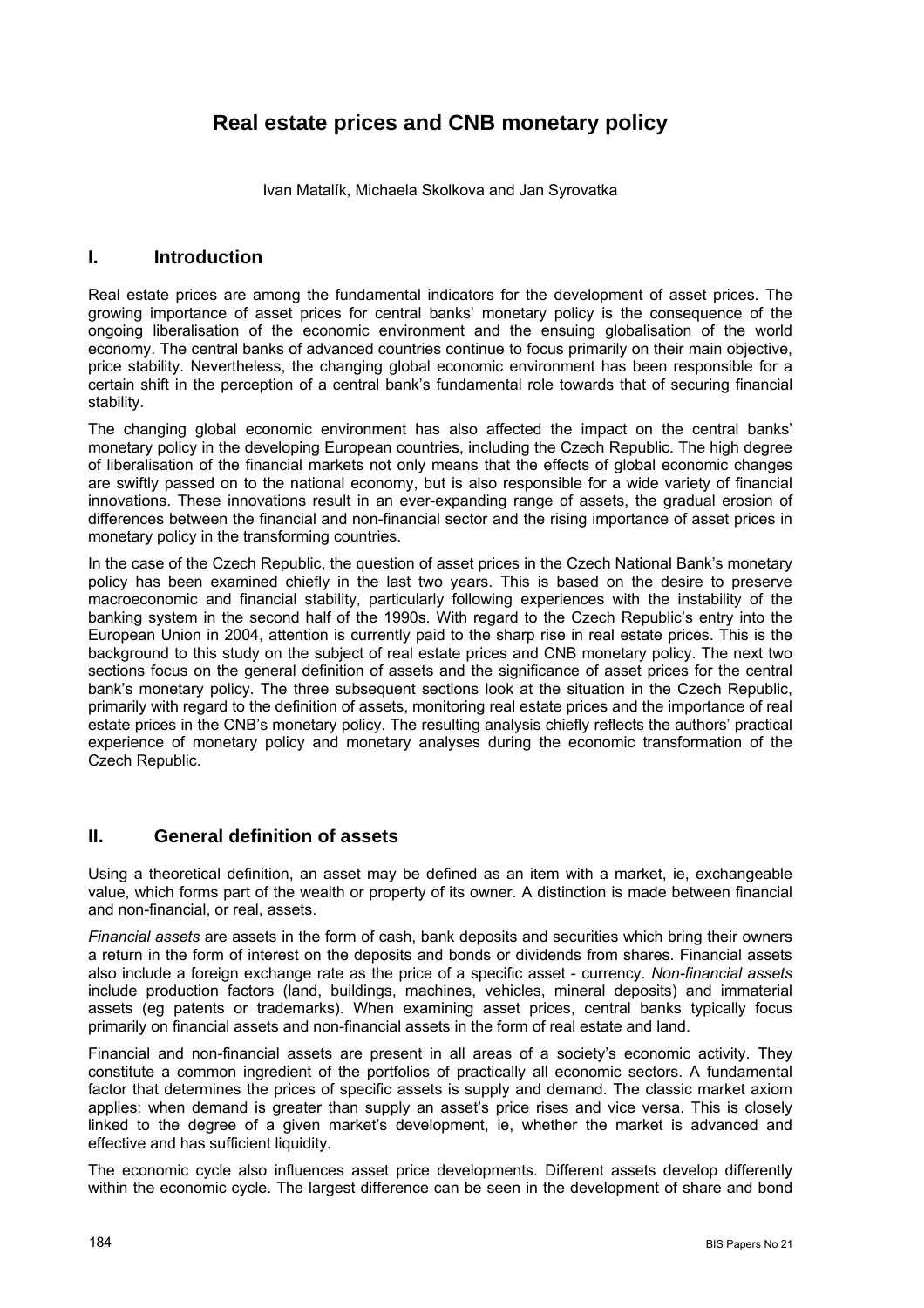prices. During a recession, share prices fall as a result of falling profits. Bond prices, however, rise in response to the fall in interest rates. During a depression, shares continue to have a low, and bonds a high, market value. During the recovery phase, share prices rise together with rising profits, while bond prices begin to fall. In times of boom, share prices are high due to high profits and bond prices continue to fall. From the long-term standpoint, share prices essentially copy the development of economic activity; in fact, from a shorter perspective they generally anticipate the development of the real economy by several months.

Expectations also influence prices. According to the theory of expectation, long-term rates represent the mean of future anticipated short-term rates, including risk premium. This means that share prices can be interpreted as prices reflecting the current value of anticipated future company revenues and real estate prices on the basis of expected future rents. Changes in short-term interest rates thus affect long-term rates and asset prices in relation to how monetary policy will affect expected future short-term rates, returns and rents. Expectations also form part of the effective market hypothesis<sup>[1](#page-1-0)</sup> (the school of rational expectations as part of new classical theory), according to which all accessible data on asset prices that are relevant for the formation of expectations are immediately reflected in market prices. In addition to existing experience, this data also includes various prognoses of economic development and the opinions of central bankers regarding the development of basic macroeconomic indicators.

No less important a factor in price forming is speculation, the result of which is the creation of so-called price bubbles. Bubbles can indicate the future fall in asset prices and thereby reduce real economic activity.According to monetary theory,<sup>2</sup> a bubble may arise, but will only grow into a real financial crisis if the public loses confidence in the banking sector. This theory does not acknowledge the relation between bubbles and the economic cycle. Adherents of the financial instability approach<sup>[3](#page-1-2)</sup> (a post-Keynesian concept), on the other hand, regard asset price bubbles as the result of irrational behaviour on the part of investors and acknowledge the relation between price bubbles and the economic cycle. The view prevails that in the event of price bubbles the central bank should play a positive role in moderating the unfavourable impacts on the real economy. This view is shared by both monetarists and proponents of the financial instability theory<sup>4</sup> (ie post-Keynesians) as well as the adherents of asymmetrical information<sup>5</sup> (ie, institutionalists).

Asset prices are also influenced by other factors, which are chiefly present in the new market economies. These contribute to the uncertainty over the true level of asset prices and thus to uncertainty concerning the future response of asset prices to monetary policy. Among them are restricted access to information, weak and uncompetitive markets and volatile macroeconomic indicators.

As is clear from the above survey, asset prices are determined by a variety of diverse factors whose weight changes over time. This means that in order to assess the price development of assets it is necessary to know both the specific type of asset and the structure of factors that applies to the relevant asset at any given time.

Some work has been done in constructing an aggregate asset price index.<sup>[6](#page-1-5)</sup> Its reliability factor depends on the one hand on the concept of its construction and on the other on the quality of the data used. In essence, there exist two fundamental criteria for the selection of assets in the index. The first is the sufficient ratio of the relevant asset to the wealth of the private sector, which guarantees the proper representative character of the affluence of the whole of society. The second criterion is sufficiently high liquidity on the publicly organised markets.

<span id="page-1-0"></span><sup>&</sup>lt;sup>1</sup> Some of the more important authors in this field are Fama, Miller, Modigliani and Sharpe.

<span id="page-1-1"></span><sup>&</sup>lt;sup>2</sup> See Friedman and Schwartz (1963).

<span id="page-1-2"></span><sup>3</sup> See Minsky (1975).

<span id="page-1-3"></span><sup>4</sup> See Minsky (1986).

<span id="page-1-4"></span> $5$  See Mishkin (1991).

<span id="page-1-5"></span> $6$  Borio et al (1994).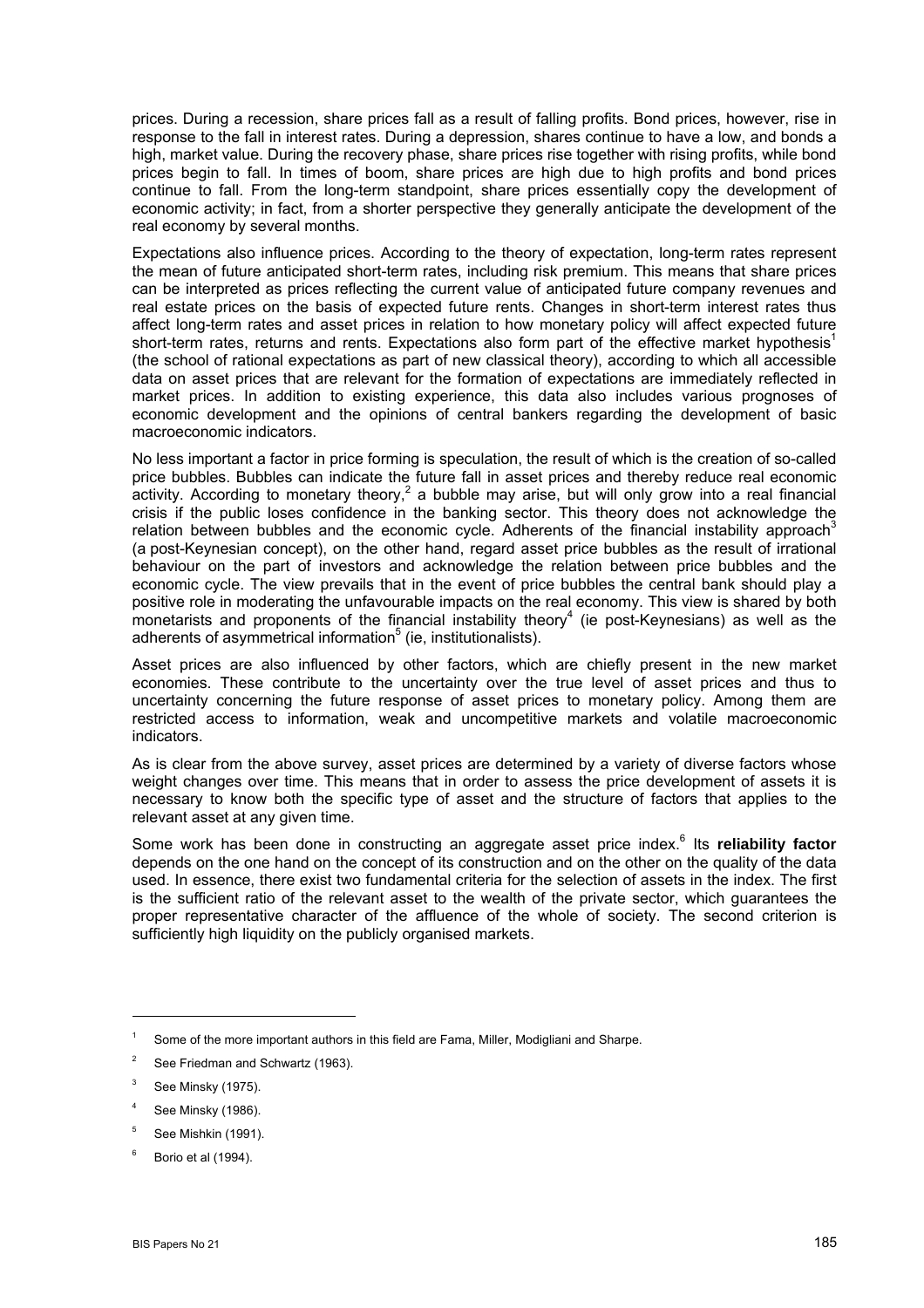In the technical sense of the word, the construction of the relevant asset price index is quite problematic. The assets market contains a wide variety of heterogeneous products. And it is precisely the differences between assets that have a powerful impact on the overall value of the aggregate index and its **reliability factor**. Nevertheless, in general we can say that despite these limitations, asset prices represent a major source of information for the central bank's monetary policy decision-making.

## **III. Asset prices and monetary policy**

#### **A. The importance of asset prices for the central bank's monetary policy**

The importance of asset prices for monetary policy rises in correlation with the development of the financial markets. Information from the financial markets can be used in timing specific monetary policy measures. This means that asset prices can suggest whether the measures will be effective. Opinions differ on whether the central bank should respond to asset price changes. One line of thinking is that the central bank should include asset prices in the overall target price index. Others believe that asset prices are only relevant for monetary policy if they affect the forecast for future inflation, or if they threaten the stability of the financial system. The optimal monetary policy reaction to changes in asset prices thus depends on their importance in the transmission mechanism and on those factors that influence them.

If fundamental factors are responsible for a change in asset prices then this is justified. An increase in productivity leads to increased company profits and higher share prices. On the other hand, experience tells us that improvements in fundamental factors almost always result in a higher dynamic for asset prices than would correspond to those factors. Nevertheless, price movements on the assets market generally influence inflation expectations and expectations of future economic growth. This is due to the fact that asset prices are strongly influenced by expectations of future returns, which themselves are dependent on expectations of future economic activity, inflation and monetary policy. The use of asset prices as a sufficiently reliable indicator thus depends to a large extent on whether the relevant expectations are determined by fundamental economic factors.

Taking account of asset prices for monetary policy in general has its adherents and opponents. The argument for the inclusion of asset prices in the monetary policy planning concept is based chiefly on their forward-looking character, which corresponds to current monetary policy approaches based on medium to long-term outlooks. It's frequently emphasised that financial assets very easily monitored, only revised in exceptional cases, and stand out for their statistical reliability. Those who argue against their inclusion in monetary policy claim that there is no reason to expect the repetition of previouslymonitored links between asset price developments and monetary policy objectives. The reason is the strong dependence on expectations. If the price volatility of one type of asset can successfully be reduced, this volatility may switch to other assets.<sup>[8](#page-2-1)</sup> The inclusion of speculative price fluctuations on the assets market between the mediating objectives of monetary policy may make it less transparent for the public. Monetary policy responses to price fluctuations on the assets market thus do not necessarily lead to their stability. On the contrary, future prices may have a tendency to greater volatility. This applies particularly in cases where a monetary policy measure does not fall within previous monetary policy experience and is considered surprising.

The degree to which asset prices can act as sound leading indicators depends to a significant extent on whether the expectations on which they are based reflect fundamental economic factors.<sup>[9](#page-2-2)</sup> The

<span id="page-2-0"></span>Several studies exist on the impact of monetary policy on asset prices; most of them however focus on the ability to influence financial market interest rates. The Swedish Central Bank, which examined the impact of all instruments used by the central bank on the stock market, including inflation reports and the governor's speeches, concluded that it actually does influence share price levels and market volatility (the question is whether this is desirable). In Japan, a relation was proved between share and land prices on the one hand and real economic indicators on the other. Share and land prices are therefore important indicators.

<span id="page-2-1"></span>See Dornbusch's "Overshooting model".

<span id="page-2-2"></span><sup>&</sup>lt;sup>9</sup> Information effectiveness has been addressed by, for example, Le Roy, Kupiec, Borio, Kennedy and Andersen.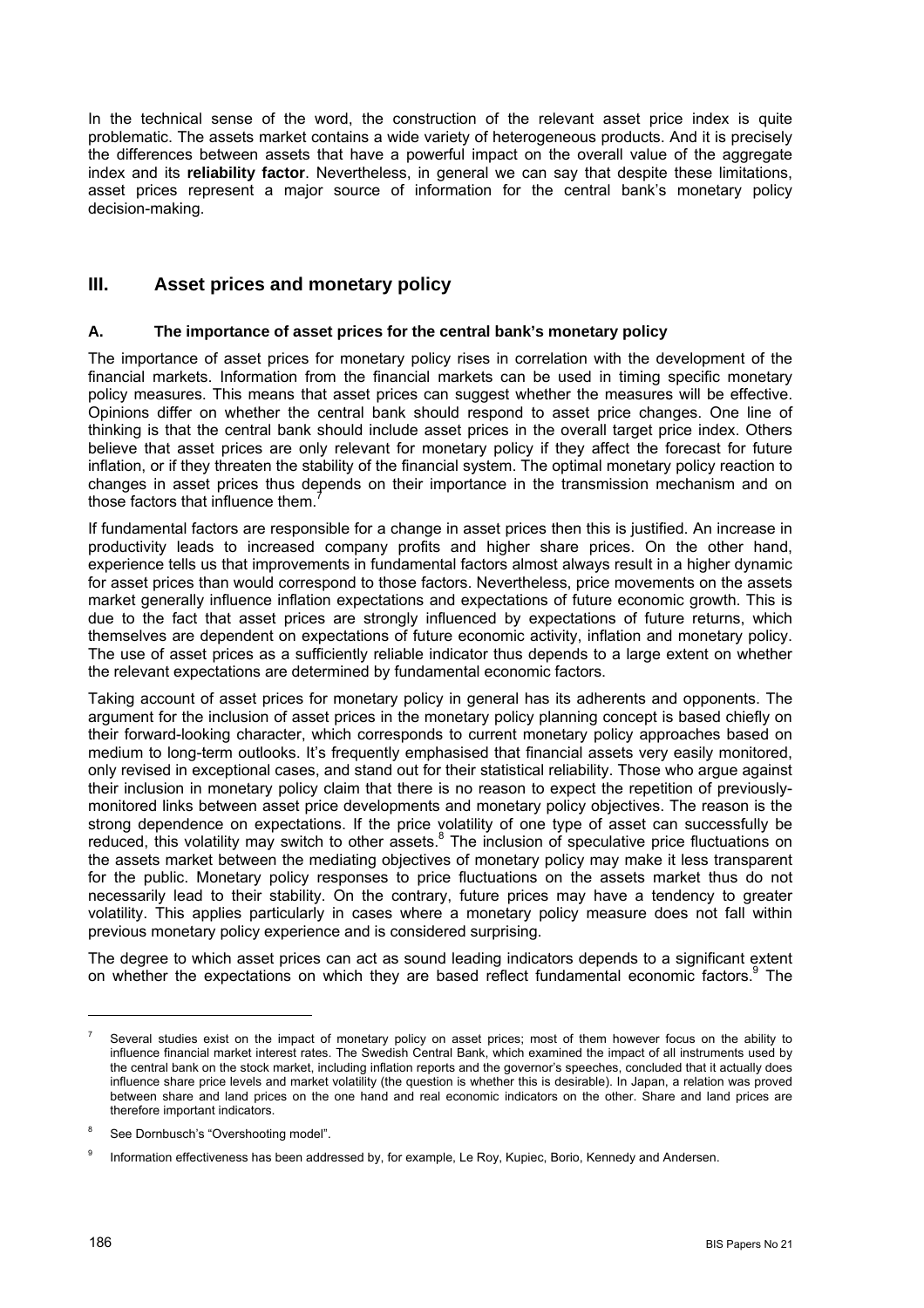assessment of the significance of asset prices in the context of monetary policy represents a relatively new subject, one which in certain respects objectively meets with inappropriate methodological approaches and opinions. Nevertheless, it is a matter of importance for the majority of central banks. The reason is the fact that the development of asset prices and monetary policy register definite mutual links, which it is useful to take into account when considering the various approaches in monetary policy.

#### **B. The impact of monetary policy on asset prices**

Monetary policy may influence asset prices in a variety of ways. One of these is the so-called rational approach, $10$  which consists of the setting of short-term rates by the central bank. This then influences asset prices in the economy through the rates. A second method is the monetary approach,<sup>11</sup> which is essentially based on the volume of disposable financial resources for the purchase of assets. It proceeds from the fact that there are only two basic ways in which people can dispose of their money. Either they can spend it on buying goods and services, which ultimately increases economic activity, or they can save it through purchasing financial assets.

The development of asset prices is also connected to a number of macroeconomic variables that stand at the hub of monetary policy. For example the relation between *financial assets and the money supply*. If the money supply exceeds demand for money a certain surplus will probably be spent on the acquisition of assets, asset prices will rise, and vice-versa. The reasons why asset prices are relevant for the demand for money are clear. Higher aggregate asset prices are logically linked to the higher value of financial transactions and real assets. A rise in asset prices also increases the overall wealth of a society, which can positively affect demand for monev.<sup>[12](#page-3-2)</sup>

Other such links include the relation between *asset prices and credits and the offer of and demand for savings*. The relation between credit and asset prices is many-sided; economic subjects may use credit directly for the purchase of real and financial assets. A direct result of a rise in prices is therefore an increase in the credits issued by financial institutions. The expansion in the assets side of the balance sheet (credits) appears on the liabilities side (money supply). Of particular significance in the relation between asset price development and demand for savings is the link between the development of the offer of savings in the economy and the overall demand of economic sectors for financial resources. If the offer of savings in the economy as a whole exceeds demand for financial resources, a certain surfeit will be spent on existing assets, whose prices will thus tend to rise. Alternatively, if the offer of savings is lower than demand for financing in the economy as a whole, existing assets will be sold and their price will instead tend to fall.

One of the key links between the development of asset prices and the central bank's monetary policy is the relation between *asset prices and inflation*. [13](#page-3-3) Analysis of this relation is important in deciding whether monetary policy should respond to asset price developments or not. A theoretically positive or negative relation between the expected inflation rate and nominal asset prices depends on the correlation between inflation and returns on assets. The level of consumer prices may also be directly affected by an increase in asset prices, or indirectly through changes in household expenditure.

<span id="page-3-0"></span><sup>10</sup> See BIS (1998).

<span id="page-3-1"></span> $11$  See Borio et al (1994).

<span id="page-3-2"></span> $12$  Grice and Bennett were the first to attempt to include affluence in the conventional function of demand for money. Other authors include Hall, Corker and King. M Friedman analysed the impact of share prices using a narrow definition of money and concluded that asset prices should be treated in the same way as an alternative income rate.

<span id="page-3-3"></span><sup>&</sup>lt;sup>13</sup> This has been examined, among others, by Modigliani and Cohn (1979), Gultekin (1983), Solnik (1983) and DeFina (1991).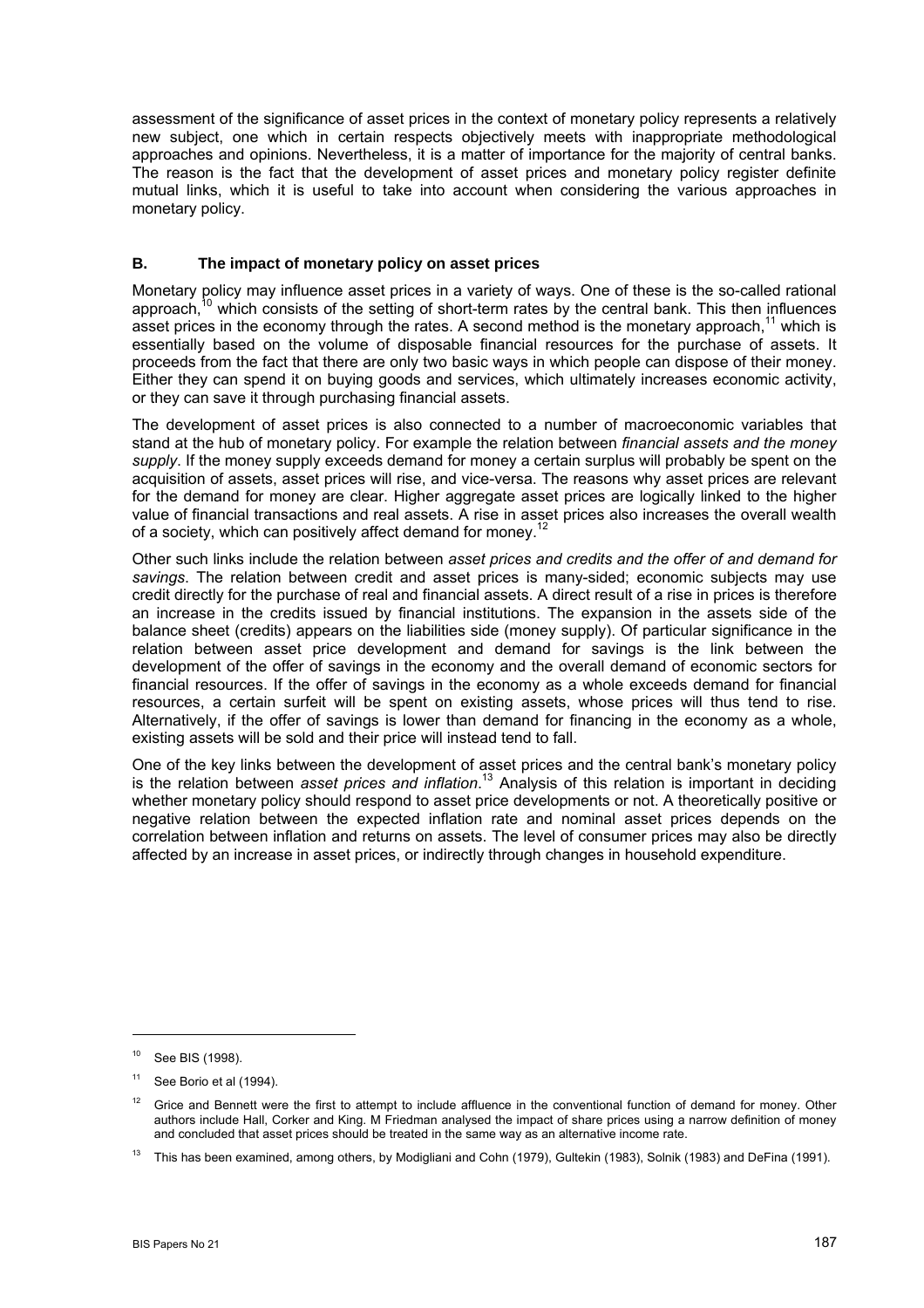## **IV. Asset prices in the Czech Republic**

### **A. Asset prices during the Czech Republic's economic development to the present**

Asset prices during the decade-long history of the Czech economy have developed in different ways at different times. Abroad, price fluctuations on the asset market can partially be explained by upturns in the economic cycle. In the case of the Czech Republic, asset price movements have been associated primarily with the economy's transition from a planned to a market-oriented economy.

In the first case, this meant the impact of the *change in ownership structure*. In the space of a few years, an enormous volume of property changed owners. This change took several forms which, from the point of view of prices (or rather the valuation of the property), had no comparison with, and in terms of their rapidity no analogy outside, the transforming economies. *Price, business and financial liberalisation were also important*. A significant proportion of prices in the economy were liberalised and barriers limiting the imports of foreign goods and preventing the free movement of capital were relaxed. The Czech Republic thus joined those economies for which a high level of openness is customary.

Another factor determining the structure and price fluctuations of the asset market was the *creation of a financial market* which at the beginning of the economic transformation was practically non-existent. Initial price relations did not reflect the real value of individual financial assets. The first significant change towards more realistic prices in this area took place in 1990 with the devaluation of the Czech currency and again during the currency turbulence of May 1997. The Czech financial market was shown to be easily vulnerable and influenced by external factors in a context of inter-connected world markets. Similarly, share prices from voucher privatisation fell sharply after their introduction on the stock market (1993-94) and even in the following years failed properly to reflect the real value of company assets. Only with the economy's subsequent restructuring at the end of the 1990s did their prices begin to reflect companies' performance in the conditions of a market economy.

## **B. Definition of assets in the Czech Republic**

The period of economic transformation saw the creation of the following categories of financial and non-financial assets, which form the subject of analysis of the asset prices channel as part of the monetary transmission mechanism of the CNB's monetary policy. The chief financial assets<sup>14</sup> include securities, household assets in the form of building savings and capital pension insurance. Non-financial assets include real estate, land ownership, production equipment and other immaterial assets. The detailed assets structure in the Czech Republic is evident from the following diagram.<sup>1</sup>

The development of financial and non-financial asset prices in the Czech Republic differed markedly for individual assets from the beginning of the economic transformation period. It's important to note that at the beginning of the 1990s almost none of the aforementioned financial assets existed, with the exception of some forms of life insurance. Financial assets were overwhelmingly in the form of cash or deposits and only with the development and strengthening of the liquidity of basic segments of the financial market did alternative forms of financial investment begin to emerge. This development was understandably reflected in the development of their prices. This applied primarily to the over-valuing of asset prices in the form of company shares and investment funds in the mid-1990s, which was linked to the economy's general imbalance. We may describe this situation as a transformation bubble in this asset segment.

<span id="page-4-0"></span>In accordance with the definition of the monetary transmission mechanism in Section 5 we do not include among asset prices financial assets in the form of currency and deposits since these are examined by other transmission channels.

<span id="page-4-1"></span><sup>&</sup>lt;sup>15</sup> We leave to one side the fact that Czech subjects may also own assets abroad in the same or similar structure.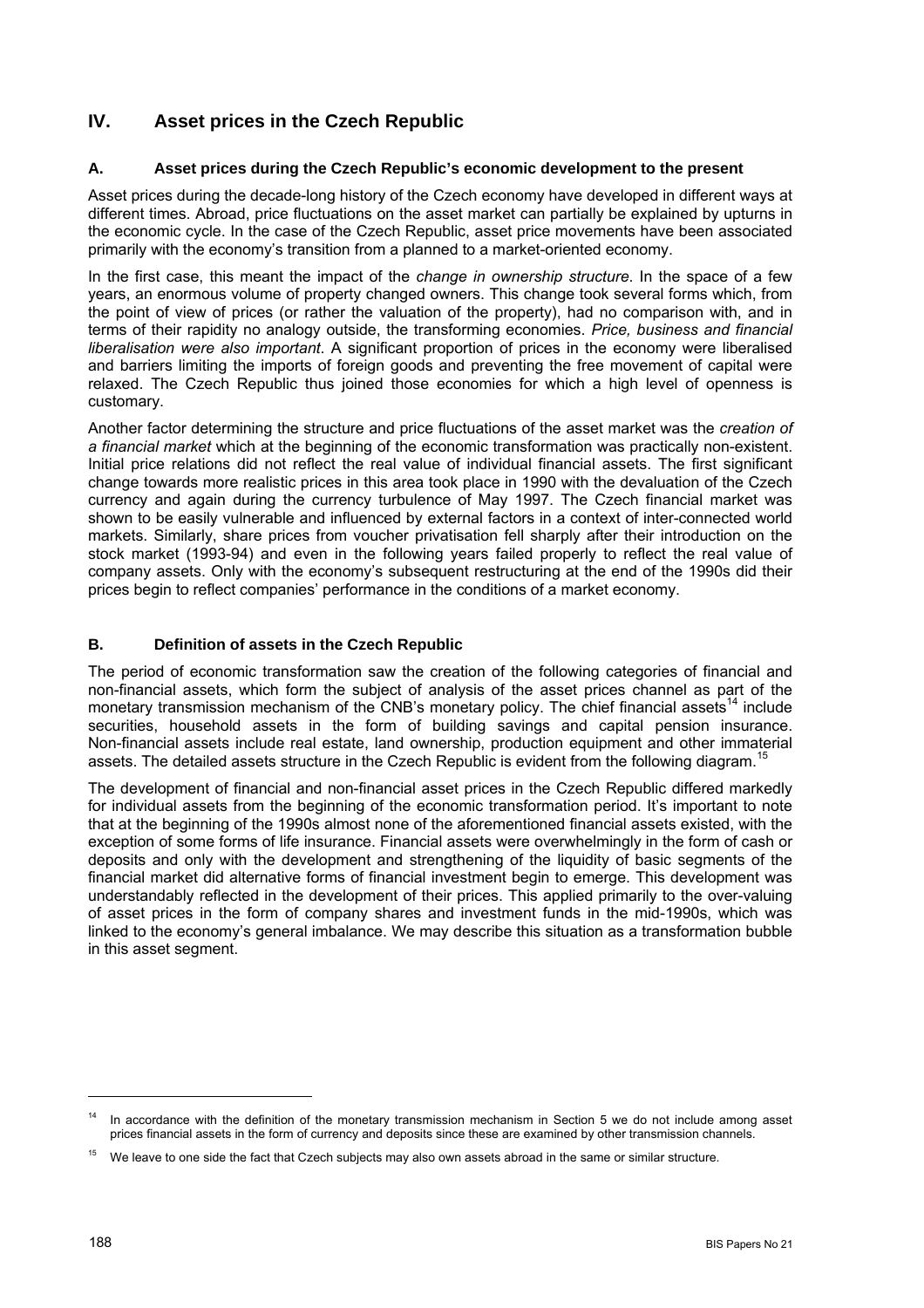#### Figure 1

#### **Assets in the Czech Republic**

## *A. Financial assets B. Nonfinancial assets*

*1. Monetary assets* – real estates – currency – land demand deposits at banks example of the state of the production equipment of the state of the production equipment – term deposits at banks (including building societies) – other: immaterial assets (patents), deposits at credit unions and historic objects, and historic objects, and historic objects, valuables and jewels *2. Securities* - a. with a given maturity – short-term: – T-bills b. without a given maturity<br>  $-$  shares of enterprises  $-$  medium-term: – shares of enterprises – medium-term: – government bonds shares of investment funds (and long-term) – municipal bonds

– mortgage bonds

– open-end mutual funds – corporate bonds

- *3. Private capital insurance*
- pension insurance
- life insurance

Certain non-financial assets, in particular real estate prices, developed similarly. At the beginning of the 1990s, real estate prices rose markedly due to the limited supply and high demand. Only with the gradual deepening of liquidity on the real estate market, chiefly as a result of the construction of new houses, flats commercial and production premises, did this asset market start to see more realistic price relations at the end of the 1990s. The deformation of the asset prices with respect to real estate also impacted on the credit market. On the one hand, they acted as unrealistic and low-liquidity collateral, on the other hand institutional conditions (the Act on Bankruptcy and Settlement) also hindered the recovery of collateral. As a result, deformations on the capital market and the real estate market were reflected in banks' worsening portfolios and the subsequent credit restrictions by banks.

An international comparison reveals that the ratio of financial assets to GDP in the Czech Republic still falls short of the figure recorded in advanced countries. The structure of financial assets also differs and reflects both the structure of the financial market and certain historical correspondences with regard to the preferences of household investments. In the Czech Republic, households continue to prefer to hold currency and invest in deposits. The following table provides a comparison of the asset price structures of different countries.<sup>16</sup>

Table 1

| rapie i                                                                                      |         |               |                      |                       |                       |  |  |
|----------------------------------------------------------------------------------------------|---------|---------------|----------------------|-----------------------|-----------------------|--|--|
| Structure of financial assets held by<br>households in selected countries in per cent (2000) |         |               |                      |                       |                       |  |  |
|                                                                                              | Germany | <b>France</b> | <b>United States</b> | <b>United Kingdom</b> | <b>Czech Republic</b> |  |  |
| Currency and deposits                                                                        | 36.2    | 30.4          | 11.1                 | 22.2                  | 59.6                  |  |  |
| Equities                                                                                     | 15.6    | 24.8          | 33.1                 | 17.4                  | 17.7                  |  |  |
| Other securities                                                                             | 10.1    | 2.7           | 6.4                  | 1.3                   | 14.5                  |  |  |
| Mutual funds                                                                                 | 10.5    | 9.0           | 12.9                 | 5.5                   | 4.7                   |  |  |
| Life insurance                                                                               | 13.6    | 23.3          | 7.1                  | 27.5                  | 2.3                   |  |  |
| Pension funds                                                                                | 5.2     | 1.5           | 23.8                 | 22.1                  | 1.2                   |  |  |
| Financial assets as a<br>percentage of GDP                                                   | 180     | 234           | 341                  | 299                   | 121                   |  |  |

<span id="page-5-0"></span>See OECD (2000).

 $\overline{a}$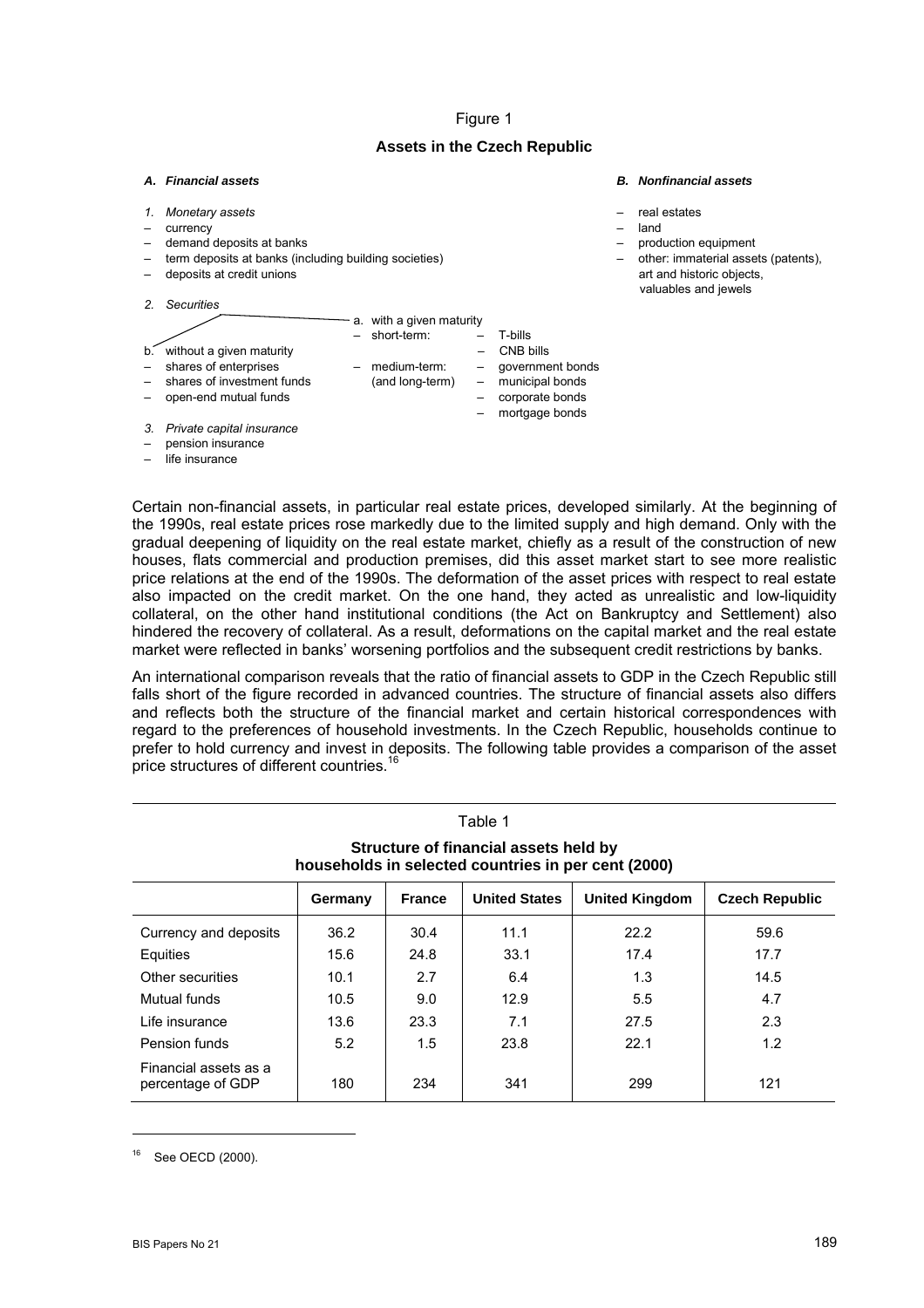At present, the CNB pays closest attention to real estate prices within the larger development of asset prices. Recently, this assets segment has recorded quite a sharp price increase, chiefly as a result of expectations associated with the rise in price of apartments and houses following entry into the EU in 2004. Interest in acquiring property has also been stimulated by the lowest ever interest rates in the Czech Republic and the consequent accessibility of mortgages to finance real estate purchases. For this reason, the following two sections address the monitoring of real estate prices in the Czech Republic and the relation between real estate prices and the CNB's monetary policy.

## **V. Monitoring real estate prices in the Czech Republic**

## **A. Current situation**

Since 1997, the Czech Statistical Office, together with the Ministry of Justice, has been developing a system to monitor real estate prices in the Czech Republic. This is the first attempt to gather data from the real estate sphere in the period since 1989. An important milestone was the introduction of Act no 151/1997 Coll., on Asset Evaluation, which stipulates the obligation of the tax authorities to pass on to the Ministry of Finance and the Czech Statistical Office data from tax declarations concerning prices established by real estate evaluations and prices agreed for real estate in the case of sale. The Act came into effect as of 1 January 1998.

Certain requirements are placed on the development of the real estate price monitoring system. First, it should be reliable and up-to-date and should provide information on the price level spread according to the types of real estate, their location and other determining factors, including the development of this spread in time. The system should provide global information at a macroeconomic level and should thus not duplicate the so-called price maps which are compiled by local administrative bodies for their own purposes.

The system's data comes from real estate tax declarations, which owners or sellers of real estate are obliged to provide to the tax authority within 30 days of receiving a registered purchase agreement from the Land Registry. A database for tax was established by the tax authorities for tax declarations provided in 1998, ie, the data has been collected since February 1999 (with an average gap of seven months from the sale date, or delivery of the real estate tax declaration). The tax authorities have identified the following types of real estate from the declarations in the database: buildings and halls, family houses, recreational cottages and homes, recreational and gardeners' huts, garages, wells, apartments and non-residential premises, building plots, agricultural land and forest land. These data, which are owned by the Ministry of Finance, are electronically sent to the Czech Statistical Office on a monthly basis in coded form.

The chief advantage of this resource is that it comes from real, paid (declared) prices and is therefore a comprehensive, regular and optimised data flow on price transactions on the real estate market. The only problem may be distortions caused by the possibility that the declared price is not always the same as the price actually paid. Nevertheless, in a relative comparison of prices over time and generally also in the real estate's location this objection has no weight since it can be posited that any such distortion remains, on average, constant.

The Czech Statistical Office used this database to compile the publication in 2002 of "Prices of Monitored Types of Real Estate between 1998 and 2000" (ČSÚ (2002)). The publication, which is mostly analytical in character, provides information on real estate's price dependence on a variety of determining factors. The explanatory priority variable in the publication's tables is a unitary purchase price, and from that a price index, which is a proportion of average prices from two different time periods. The explanatory variable expresses mainly location and time, followed by wear and tear and the size of the community. Only single-apartment brick family homes, apartments, multi-dwelling buildings, brick garages and building plots were selected from those on the database as they fulfilled the criteria of sufficient volume and homogeneity.

The selection of explanatory factors and of real estate types for this publication (for the years 1998-2000) is the result of extensive numerical analyses, of which the most important is probably the analysis of the seasonal character of sales. Also of interest is the analysis of the stipulation of the relative degree of average unitary price in each of the explanatory factors and the analysis of the connection between the unitary price and the size of the building plot.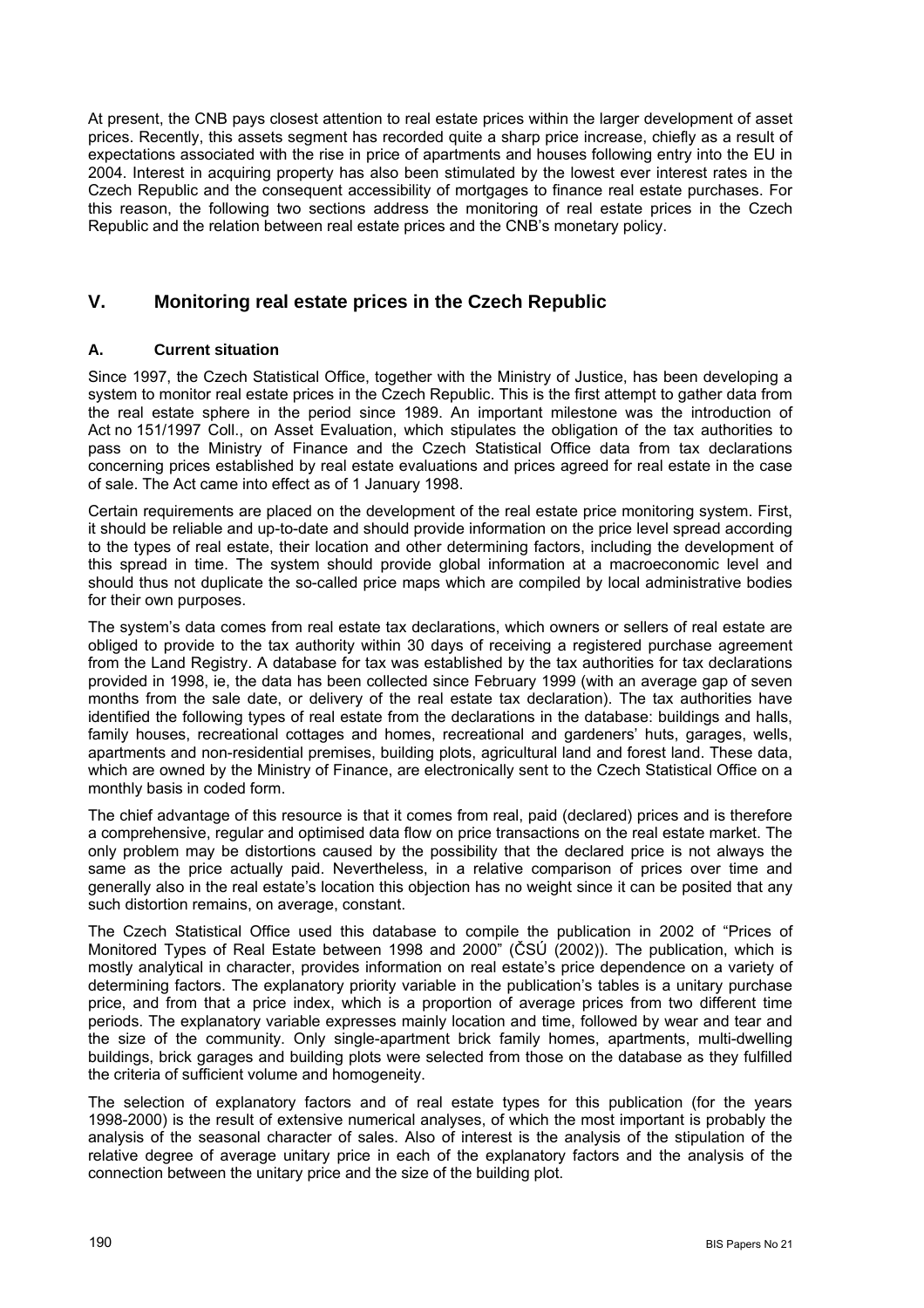The study also showed the relatively precise dependency of the unitary price on wear and tear, which makes it possible to conduct a hypothetical calculation of the price of a new family home for each price given (the Czech Republic can be divided into two localities - more expensive and cheaper). The price diffusion is greater in localities with a higher price level.

The statistical analyses were used to stipulate the maximum extent of a set of tables as one of the publication's objectives had been to find the maximum reliability factor of the current state of data, or to define the border for the reliability factor of the examined from a perspective selected in advance. This classification pointed to uneven data coverage from various regards and thus to the urgent necessity to improve the statistical system for the monitoring of real estate.

### **B. Proposals to improve data collection**

Due to the character of the data resource (data from tax declarations owned by the Ministry of Finance) the information provided on real estate prices cannot be absolutely up-to-date. For the future, the Czech Statistical Office is considering the annual publication of "Monitored Real Estate Prices". The next publication, which comes out at the end of 2003, will cover the period 1998-2002. The Office's objective is to shift the publication's **reliability factor** to the real estate price indices; however, because the available data do not provide adequate information for the calculation of clean price indices, it will be necessary to apply more demanding statistical methods which place higher demands on sources. Nevertheless, the publication under preparation will also contain an aggregated real estate index for selected types of real estate, or for those types of real estate for which an index can reliably be constructed. For the future, the Czech Statistical Office is considering the creation of standard, long-term schedules for real estate price indices. The aforementioned character of the data resource is a further reason why real estate price indices cannot be entirely up-to-date.

## **VI. Real estate prices and CNB monetary policy**

#### **A. CNB monetary policy and the monetary transmission mechanism**

Since 1998, the CNB's monetary policy has been based on the so-called inflation targeting regime. The changeover from so-called currency targeting, which was practised from 1990 to 1997, to inflation targeting was caused by the loss of the nominal currency policy anchor in the form of the exchange rate during the exchange rate turbulence of May 1997, subsequent rise in inflation and the associated rising inflation expectations and the necessity to increase overall transparency and consistency of the CNB's monetary policy. The monetary policy scheme from 1998 to the present is given in the following graph.



Since 1998, when the Czech Republic became the first transforming economy to introduce an inflation targeting regime, this form of monetary policy has been significantly developed. This applies above all to the target itself, which, since 2002, has been the overall consumer price index instead of "net inflation"<sup>17</sup>. Other important changes include, for example, the switch from defining targets for specific

<span id="page-7-0"></span> $17$  Net inflation = the total consumer price index less changes in so-called regulated prices and indirect taxes (approx 20% of the price index).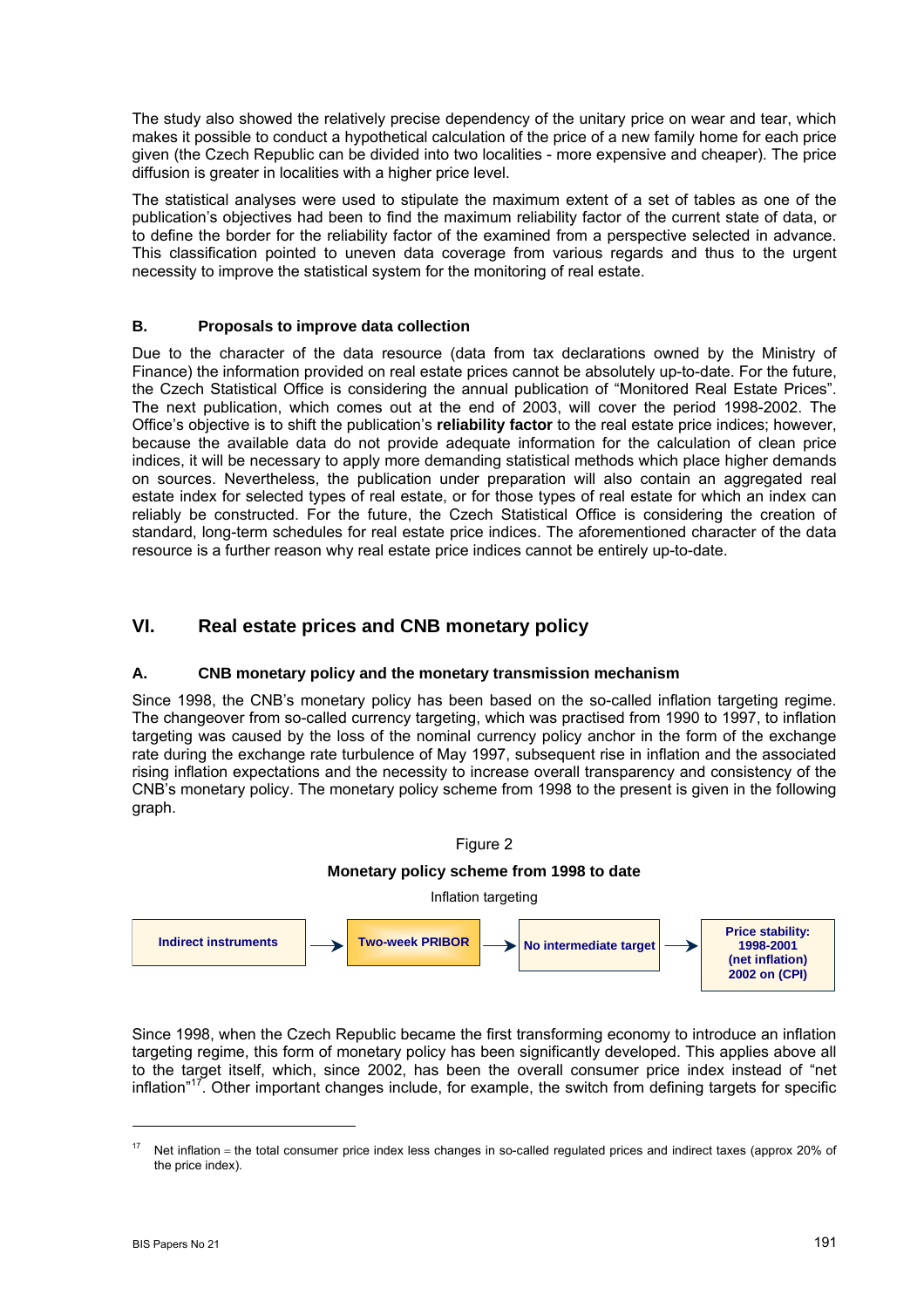years to a target in the form of a *continuous band*, the change from a conditional to an unconditional prognosis, greater transparency in the CNB's monetary policy through the publication of future inflation factors, the voting ratios of the Bank Board members etc.

An important feature of the CNB's monetary policy is the inflation prognosis, which is the result of the CNB's short- and medium-term macroeconomic prognosis. When compiling the prognosis, the CNB proceeds from a number of theoretical postulates, but also from empirical information which are the result of a permanent analysis of the monetary transmission mechanism (MTM) in the Czech Republic.

The study of the MTM in the Czech Republic is one of the basic areas of research in the CNB. For example, as part of the research from  $1998<sup>18</sup>$ , the following six channels were defined:

- CNB action on interest rates on the interbank deposits market (PRIBOR)
- the impact of interbank deposits market interest rates on other financial market interest rates
- the impact of financial market interest rates on the exchange rate
- the impact of the exchange rate and interest rates on aggregate demand
- the impact of interest rates on demand for money
- the relation of the money supply to inflation and GDP.

With the gradually changing character of the Czech economy, primarily through the economy's restructuring and culmination of economic transformation, changes have taken place in the way economic impulses function in the economy. The asset price channel, which since 1998 has been included in the MTM roughly under the channel describing the impact of interbank deposit interest rates on other financial market interest rates, is currently allocated a separate channel of its own. The effectiveness of the asset channel is closely linked to the level of the financial market's development. The connection between central bank measures and their impact on asset prices is, however, generally not straightforward. The transmission is highly influenced by expectations.<sup>19</sup> At present, the MTM is most often broken down into the following five channels:

- **direct monetary transmission** classic transmission channel via in which demand for money is influenced;
- **interest channel** operates through official interest rates determining financial market rates; its effects are manifest in investment, substitution and income;
- **asset price channel** affects real economic activities through asset prices such as shares, bonds, real estate, land, exchange rate etc. In this respect of chief relevance are Tobin's *q* effects and affluence effects. The exchange rate channel is also incorporated in the assets channel;
- credit channel acts on the economy through the offers of credits and their price,<sup>20</sup> can be sub-divided into two channels: banking credit channel and *balance sheet channel*;
- **expectations and uncertainty channel** relates primarily to the credibility of the central bank's monetary policy. A further aspect of the channel concerns the uncertainty of loan contract repayments, eg increased uncertainty at times of recession obfuscates the distinction between good and bad credit risks. The rise in uncertainty thus reduces the *reliability factor* of information on the financial markets, while negative selection and moral hazard restrict credit and thus contribute to the fall in economic activity.

The increasing significance of the asset prices channel in the MTM, which has also become a feature of CNB monetary policy over the past two years, chiefly stems from the change in the microeconomic

<span id="page-8-0"></span> $18$  Eq Arlt et al (1998).

<span id="page-8-1"></span>Among the major authors to have written on the role of asset prices in the MTM as part of their studies are Von Mises, Keynes, Kindleberger, Minsky, Friedman and Kuttner.

<span id="page-8-2"></span><sup>&</sup>lt;sup>20</sup> See Bernanke and Blinder (1988), Gilchrist and Zakrajšek (1995) and Peek and Rosengren (1995).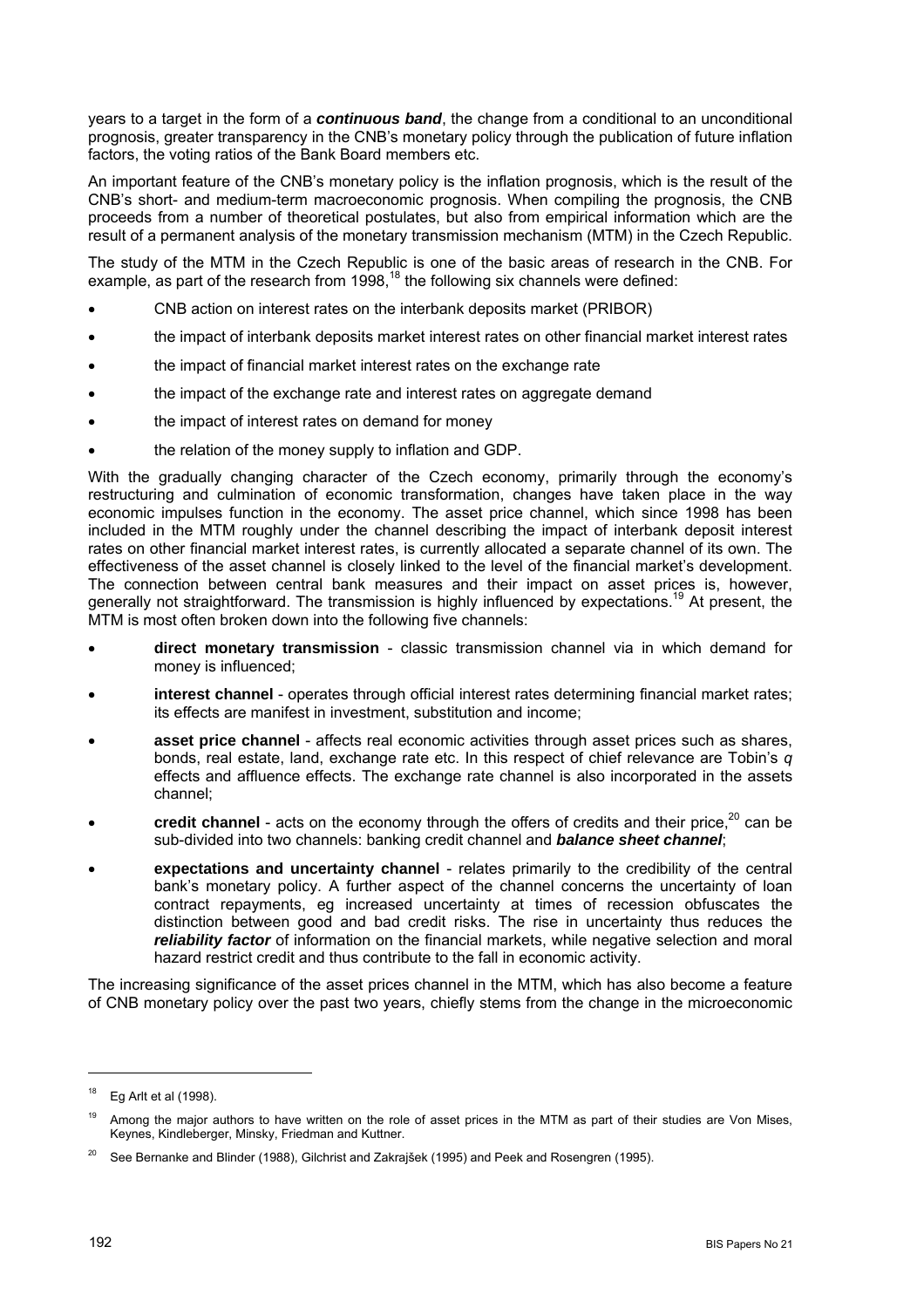environment. This is the process of globalisation, deregulation and financial liberalisation, $^{21}$  which has led to changes in the perception of monetary policy in many countries, or a switch to inflation targeting, in which expectation plays a major role. Another important factor that has influenced the earmarking of a separate asset price channel in MTM is the experience of many countries which, as a result of rising asset prices and their subsequent fall, suffered major financial instability and high losses in the banking sector. The final factor contributing to the greater attention paid to asset prices as a separate channel are the fundamental characteristic features of asset prices, but in particular their information content. The aforementioned factors are the reason why the CNB's monetary policy also focuses on asset prices and within them real estate prices. This focus is the result of similar factors to those abroad, ie, the impact of globalisation, deregulation and financial liberalisation on monetary and economic development in the Czech Republic.

#### **B. Real estate prices as a factor in CNB monetary policy**

CNB monetary policy pays close attention to developments in real estate prices. Yet this asset's role in the process of monetary policy remains limited and only indicative. This is mainly due to insufficient current information on asset price developments in this segment. As has already been mentioned, data are obtained more than a year in arrears and even with an improvement in data collection the delay in publishing statistics on real estate prices will be almost one year. Monetary policy thus uses partial information from a variety of statistical surveys provided by the large real estate agencies. Currently, the CNB, in conjunction with the Czech Statistical Office, is attempting to speed up the data collection procedure and possibly to introduce current studies on the development of real estate prices in the Czech Republic.

The second reason for the purely indicative role of real estate prices in monetary policy is the specificity of real estate market developments in the Czech Republic, mainly due to the culmination of economic transformation and the Czech Republic's entry into the European Union. Real estate prices continue to narrow the gap with prices that are normal in the European Union, depending on the level of economic development of the various regions of the Czech Republic. Any increase in real estate prices over the last year (eg  $+20\%$  in Prague) is recorded as significant; real estate prices in the capital are also only coming nearer to those common in the European Union. If we take into account that, at an economic level, Prague is around 130% of the EU average, this development can be considered as justified. Further price movements should however be linked chiefly with economic developments in the Czech Republic.

Real estate prices also only play an indicative role in CNB monetary policy because of the absence of any empirical evidence that real estate prices influence household consumption habits and company investment. It thus proceeds chiefly from theoretical assumptions on the impact of real estate prices on economic development.

When examining the *impact of real estate prices on household consumption*, we assume the existence of three channels. The first is the classic *affluence effect* associated with F Modigliani. In his concept of the consumption function, based on the model of the life cycle, consumer expenditure is determined by lifetime resources which form financial wealth, real and human capital. Since real estate comprises the decisive part of assets in the household portfolio, it can be assumed that with its increase in price the consumers' lifetime resources increase and with it their routine expenditure. From a macroeconomic point of view, there is an increase in aggregate demand. In the Czech Republic, the affluence effect has yet to manifest itself to any meaningful extent. Apartments and family houses are very rarely used for investment purposes. The second channel acts through the *possibility of using* 

<span id="page-9-0"></span> $21$  Liberalisation on the financial markets and related procedures leads to:

<sup>•</sup> a reduction in interest margins, to which banks react by entering into higher risk transactions (eg credit for the purchase of shares and real estate)

<sup>•</sup> a significant shift in banking credit from the public sector to the private sector

<sup>•</sup> easing access of the private non-financial sector to credit

<sup>•</sup> diversification of the assets and liabilities sides of the balance sheet of the private, non-financial sector

<sup>•</sup> a reduction in the proportion of fixed interest rates in favour of variable interest rates

securing credit by means of collateral in the form of financial assets

<sup>•</sup> a general expansion of securities holdings at the expense of traditional forms of savings.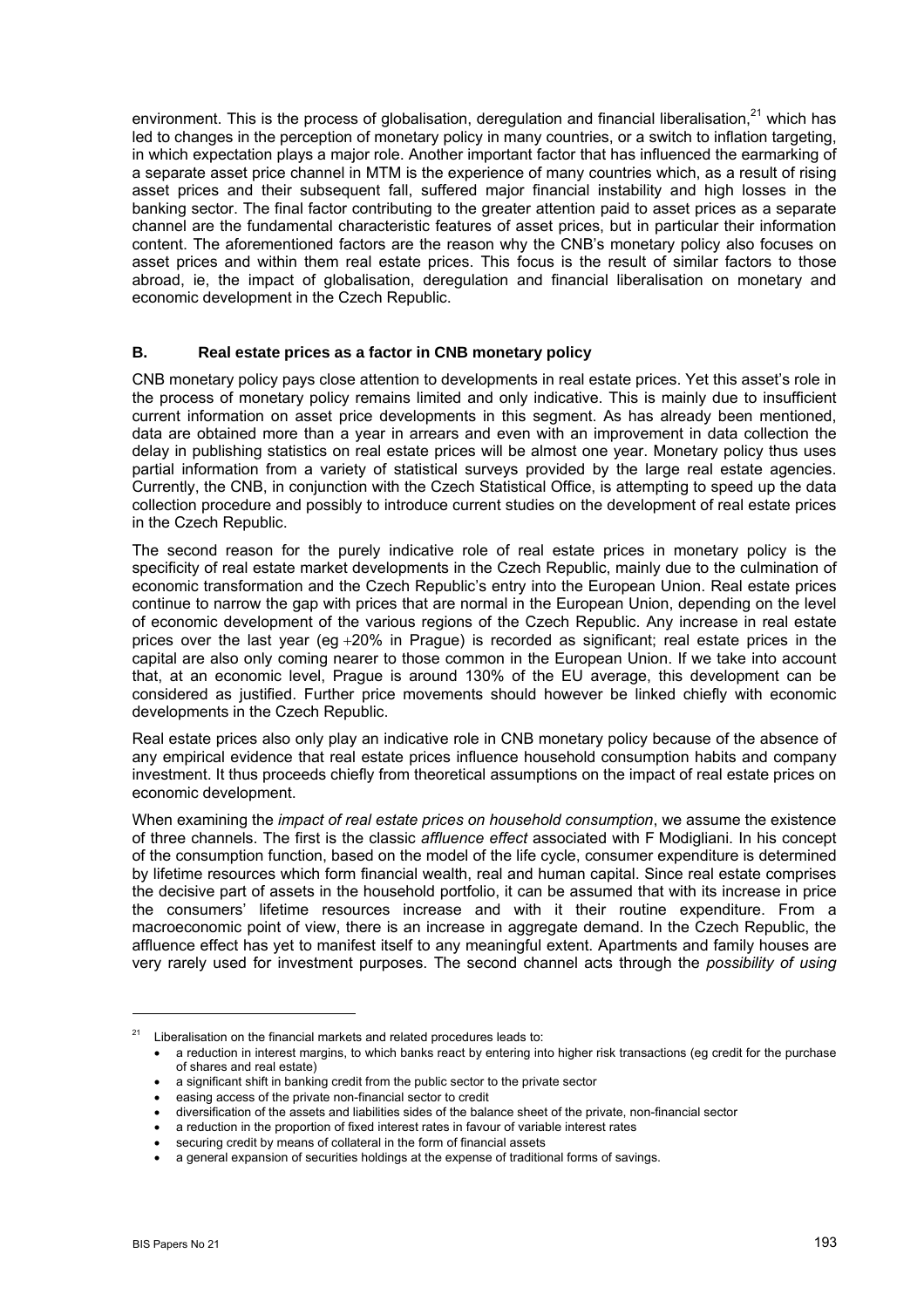*real estate as collateral for credit*. For owners, real estate represents highly valuable collateral since credit secured on its basis is, in comparison with other types of credit (personal loans, credit cards), generally cheaper. The increase in real estate prices thus directly influences the accessibility, or potential credit capacity of a household with a direct impact on consumption. In the Czech Republic it is unlikely that a relation through collateral will become more pronounced. The third channel acts through *additional expenditure arising from the acquisition of real estate*. This applies to purchases of items long-term consumption which, while they are considered investments from the point of view of economic theory, from the standpoint of statistical monitoring they are categorised under normal consumption in the system of national accounts. Over the past few years in the Czech Republic, the rise in consumer demand has been closely connected with the process of equipping items of long-term consumption in relation to the rise in the proportion of new real estate in household ownership.

*The impact of real estate price development on company investment* is assessed using Tobin's *q* theory of investment and the credit channel theory. Under the former theory, real estate is assessed in the same way as other assets (eg shares), ie, an increase in the price of real estate - for example in the event of a relaxation of monetary policy - increases Tobin's *q* (the market price of real estate divided by costs for the reproduction of real estate) and thereby stimulates its new construction, or investment generally. On the other hand, the volume of investment in real estate reduces in the event of a fall in the price of real estate, ie, if there is a tightening of monetary policy. Real estate is often used as collateral when providing credit. Therefore, *changes in real estate prices, or requirements for collateral quality (on the part of commercial banks and banking supervision) may influence the volume of overall credit in the economy, particularly investment credits*. A tightening up of monetary policy (increased interest rates) can result in the fall in the values of collateral and thus to restriction on the credit supply (and vice-versa). In addition, a change in real estate prices may alter the value of a bank's and company's portfolio, or balance sheet, which in turn means a change in the position for the provision and obtaining of credit, or debt repayment.

From the Statistical Year-Book of the Czech Republic and the publication "Monitored Real Estate Prices 1998 to 2000" it is evident that real estate prices continue to rise (between 1995 and 2000 the value of unitary habitable floor area in family houses and multi-dwelling buildings rose by approximately 50%), as the following graph and table indicate.



Graph 1

Source: Czech Statistical Office.

We can expect that in the future the asset price channel in the real estate segment will function very differently due to increased competition and the introduction on the market of financial innovations.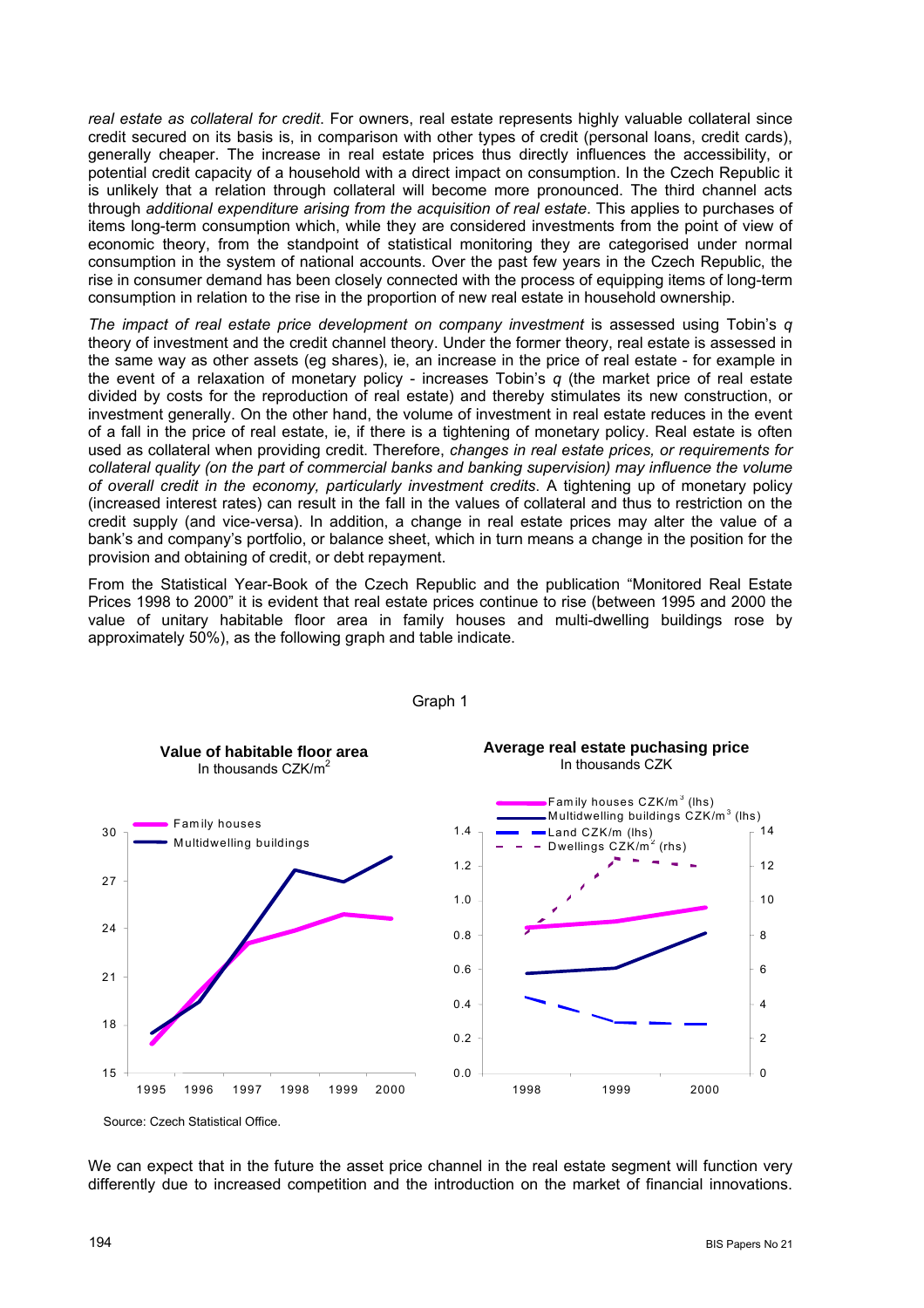This should particularly cover mortgage financing which is more accessible to a wider circle of clients, not only through falls in mortgage rates but also the provision of new mortgages to refinance existing mortgages and the introduction of flexible mortgage products. The development of real estate prices as part of the analysis of asset prices should thus play an increasing role in the CNB's monetary policy.

# Table 2 **Value of habitable floor area**  In thousands CZK/m<sup>2</sup> **Year Family houses Multidwelling buildings** 1995 16,826 16,826 17,528 1996 20,063 19,457 1997 23,109 23,542 1998 23,913 27,688 1999 24,899 26,902 2000 24,654 28,470

Source: Czech Statistical Office.

| Average real estate purchasing price       |        |        |        |  |  |  |
|--------------------------------------------|--------|--------|--------|--|--|--|
|                                            | 1998   | 1999   | 2000   |  |  |  |
| Family houses CZK/m <sup>3</sup>           |        |        |        |  |  |  |
| Prague                                     | 2,914  | 3,102  | 3,069  |  |  |  |
| CR.                                        | 843    | 880    | 959    |  |  |  |
| Dwellings CZK/m <sup>3</sup>               |        |        |        |  |  |  |
| Prague                                     | 19,228 | 22,954 | 26,296 |  |  |  |
| CR                                         | 8,077  | 12,453 | 11,936 |  |  |  |
| Multidwelling buildings CZK/m <sup>3</sup> |        |        |        |  |  |  |
| Prague                                     | 701    | 849    | 1,206  |  |  |  |
| CR                                         | 580    | 612    | 812    |  |  |  |
| Land $CZK/m2$                              |        |        |        |  |  |  |
| Prague                                     | 3,158  | 3,152  | 3,183  |  |  |  |
| CR                                         | 444    | 296    | 285    |  |  |  |

Source: Czech Statistical Office.

## **VII. Conclusion**

Real estate prices are one of the prime indicators for the development of asset prices in the Czech Republic. The development of real estate prices is reflected in the specifics of the period of transition that the Czech economy went through in the 1990s. This period is characteristic for the emergence of a transitional price bubble on the real estate market at the beginning of the 1990s, when the enormous demand for this asset without corresponding response on the part of supply led to an unfounded increase in prices. With the restructuring of the Czech economy in the second half of the 1990s and the gradual convergence of the Czech economy with the EU, the Czech real estate market gradually came to function more efficiently. The market is currently experiencing a rise in prices as a result of expectations concerning the development of real estate prices following the Czech Republic's entry into the EU and the accessibility of funds to invest in this asset.

Real estate prices have begun to take a central position in the CNB's monetary policy in the last two years, during which time monetary policy has been based on an inflation-targeting regime and has